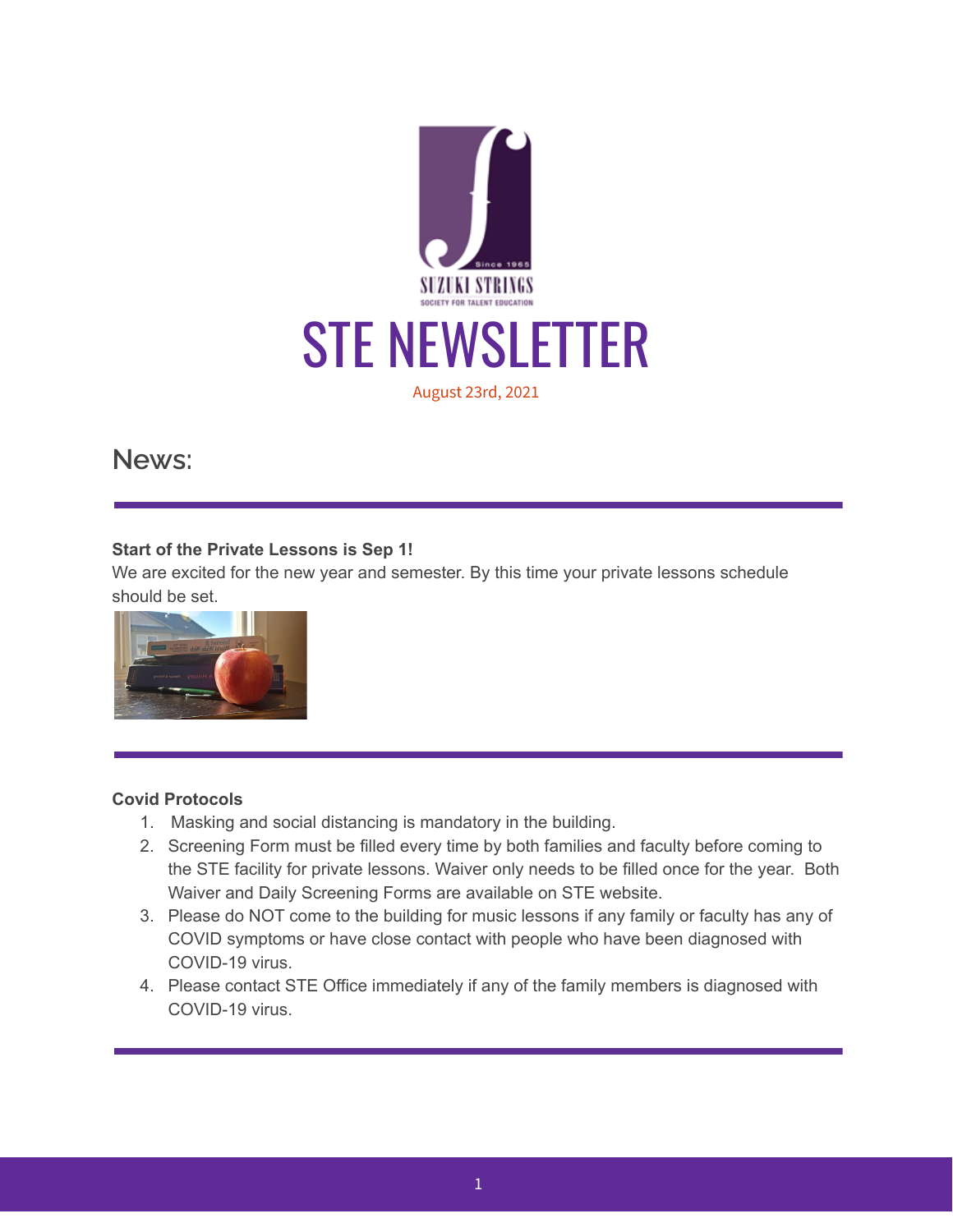#### **Tutti Concert**

We have a special guest Karen Shepherd for our Tutti Concert on the 26th of September at 2 pm. The first orchestra rehearsal is on **Sep 6 at 4:30 pm.** This concert will be commemorating a new statutory holiday **National Day for Truth and Reconciliation** as well as **Shinichi Suzuki's 123rd birthday**. A moment to remember the Canadian past and hope for a better future filled with the talent of our kids. Karen will write a piece for orchestra and will perform solo with our children.



**Karen Shepherd** is an Indigenous singer, songwriting, violinist, musician, and composer from Edmonton, Alberta. She is in the Bachelor of Music in Jazz and Contemporary Studies at MacEwan University, as a Composition Major. She has travelled to South Africa, The Netherlands, Belgium, the United States, South Korea and Malaysia performing both as a soloist and in various musical groups in the past 2 decades. She formed a folk group called, "The Crow Girls" and was awarded a

2008 Native American Music award for Best Folk Album. Her original music scores have appeared on short films and documentaries, including Nathaniel Hehir's "The Stonekiller", and Chehala Leonard's documentary, "Living a Legacy" (APTN).

## **Required books for Theory and Musicianship:**

Theory A - Joanne Martin's 'I Can Read Music' Vl 1 according to your instrument (Violin, Viola or Cello. Double Bass students will need a Cello book)

Theory B - Glory St. Germain "Basic Rudiments Ultimate Music Theory"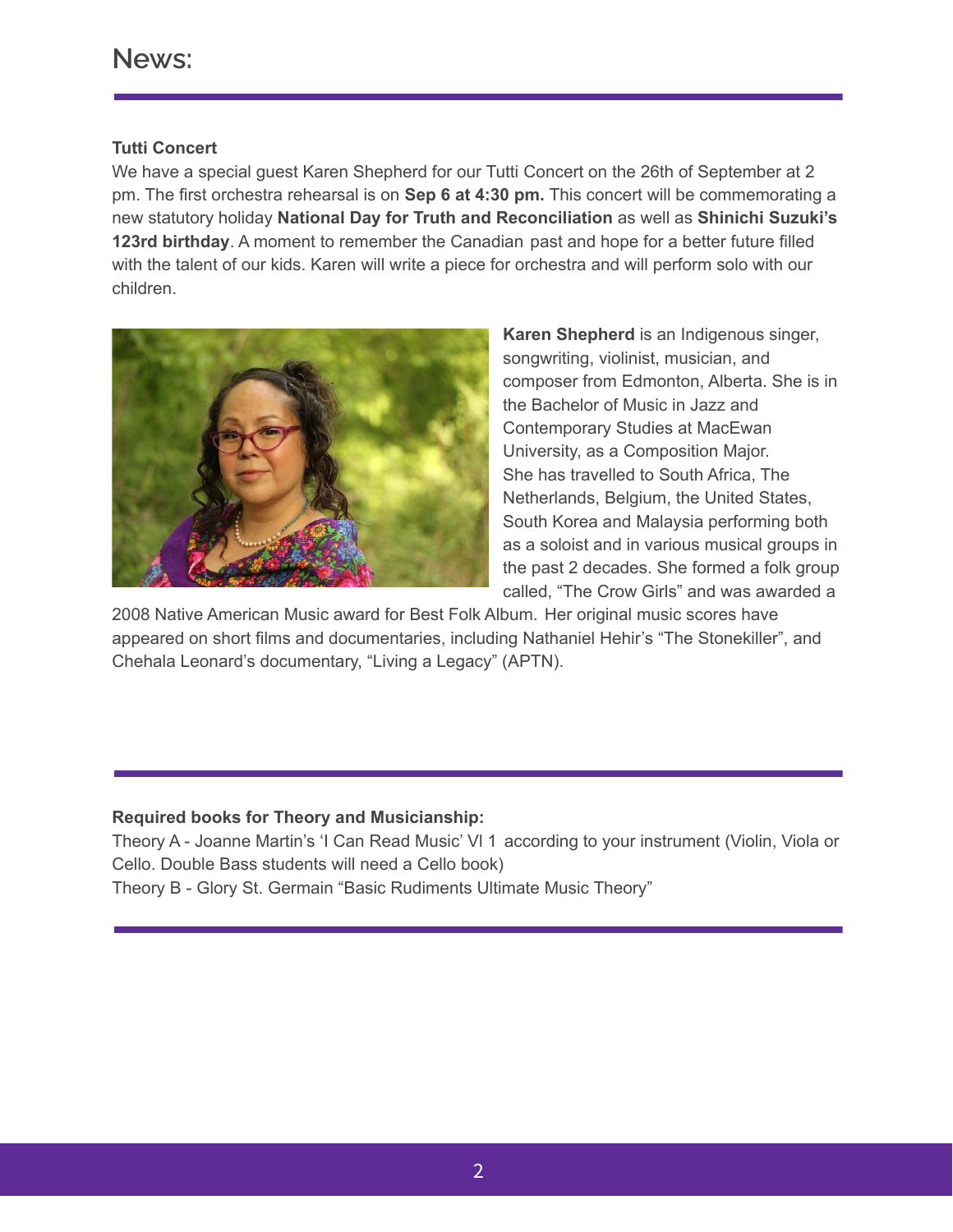## **Chamber Music**

Reminder: only 4 chamber groups will be created. We still have a couple spots available! Deadline to sign up your child is **15th of September**. Please email the Music Director with the name of your child who you wish to sign up for the class. By 20th of September you will be contacted about the type of the group your child is in and the time slot. (30 min between 4:30 and 6:30 on Tuesdays).